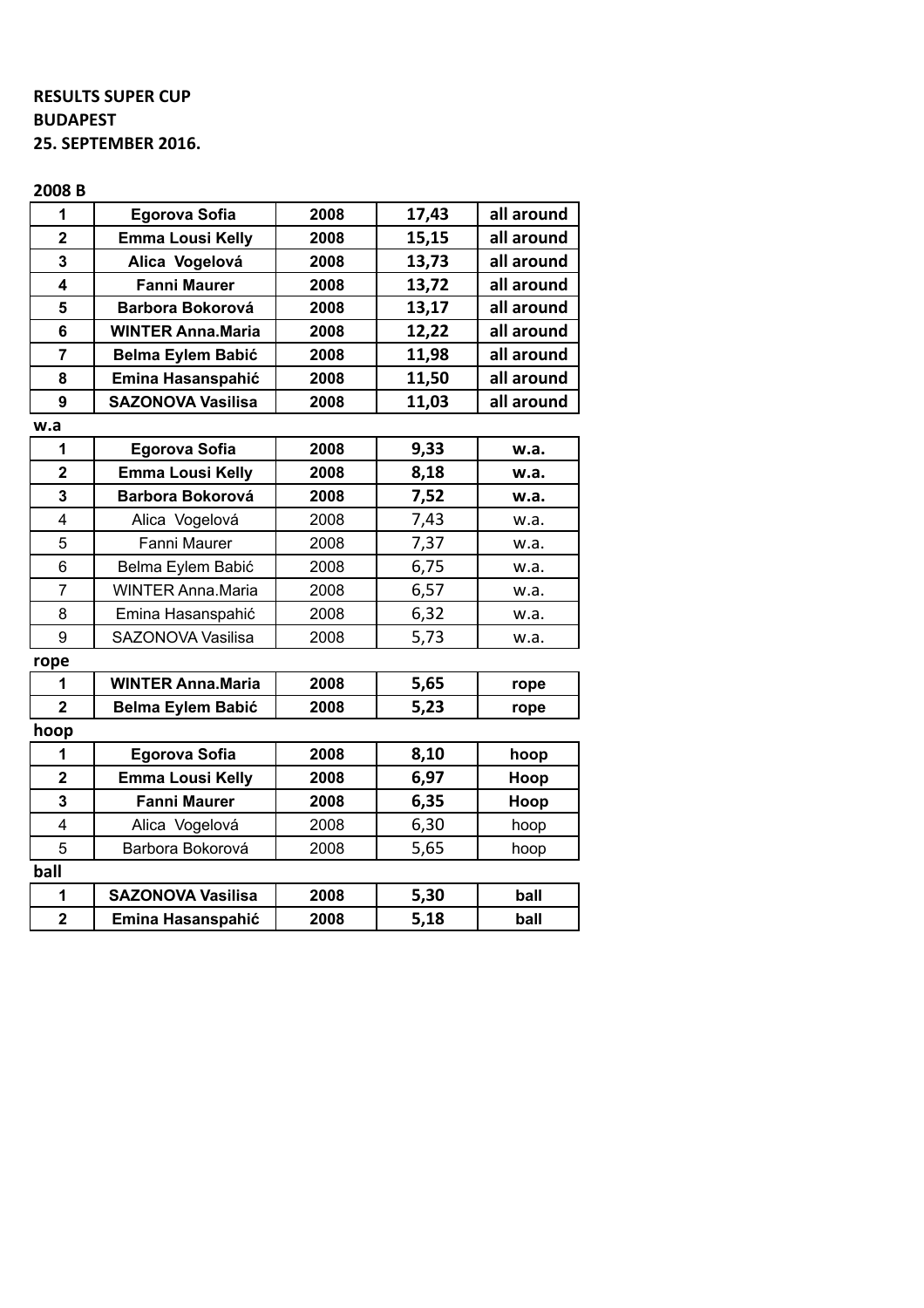| 2007B                   |                              |      |       |            |   |
|-------------------------|------------------------------|------|-------|------------|---|
| 1                       | <b>Adelina Grozdanova</b>    | 2007 | 18,15 | all around |   |
| $\overline{2}$          | <b>Anna Victor-Szuromi</b>   | 2007 | 17,13 | all around |   |
| 3                       | Kis Johanna                  | 2007 | 16,90 | all around |   |
| 4                       | <b>Theresa Kamilla Kelly</b> | 2007 | 15,70 | all around |   |
| 5                       | Júlia Batiz                  | 2007 | 15,38 | all around |   |
| 6                       | Natasa Rónai                 | 2007 | 15,28 | all around |   |
| 7                       | Janka Milová                 | 2007 | 14,72 | all around | E |
| $\overline{\mathbf{7}}$ | Vida Flóra                   | 2007 | 14,72 | all around | E |
| 9                       | Kinga Krzykowska             | 2007 | 14,22 | all around |   |
| 10                      | Szili Margaréta              | 2007 | 12,55 | all around |   |
| 11                      | Iman Velić                   | 2007 | 11,97 | all around |   |
| w.a.                    |                              |      |       |            |   |
| 1                       | Adelina Grozdanova           | 2007 | 9,80  | w.a.       |   |
| $\mathbf 2$             | <b>Anna Victor-Szuromi</b>   | 2007 | 9,00  | w.a.       |   |
| 3                       | Kis Johanna                  | 2007 | 8,53  | w.a.       |   |
| 4                       | Natasa Rónai                 | 2007 | 8,45  | w.a.       |   |
| 5                       | Theresa Kamilla Kelly        | 2007 | 7,98  | w.a.       |   |
| 6                       | Júlia Batiz                  | 2007 | 7,67  | w.a.       |   |
| 7                       | Vida Flóra                   | 2007 | 7,52  | w.a.       |   |
| 8                       | Janka Milová                 | 2007 | 7,35  | w.a.       |   |
| 9                       | Kinga Krzykowska             | 2007 | 6,97  | w.a.       |   |
| 10                      | Szili Margaréta              | 2007 | 6,58  | w.a.       |   |
| 11                      | Iman Velić                   | 2007 | 6,48  | w.a.       |   |
| rope                    |                              |      |       |            |   |
| 1                       | Adelina Grozdanova           | 2007 | 8,35  | rope       |   |
| hoop                    |                              |      |       |            |   |
| 1                       | <b>Kis Johanna</b>           | 2007 | 8,37  | hoop       |   |
| $\mathbf 2$             | <b>Anna Victor-Szuromi</b>   | 2007 | 8,13  | hoop       |   |
| 3                       | Júlia Batiz                  | 2007 | 7,72  | hoop       | F |
| 3                       | <b>Theresa Kamilla Kelly</b> | 2007 | 7,72  | hoop       | E |
| 5                       | Janka Milová                 | 2007 | 7,37  | hoop       |   |
| 6                       | Kinga Krzykowska             | 2007 | 7,25  | hoop       |   |
| $\overline{7}$          | Vida Flóra                   | 2007 | 7,20  | hoop       |   |
| 8                       | Natasa Rónai                 | 2007 | 6,83  | hoop       |   |
| 9                       | Szili Margaréta              | 2007 | 5,97  | hoop       |   |
| 10                      | Iman Velić                   | 2007 | 5,48  | hoop       |   |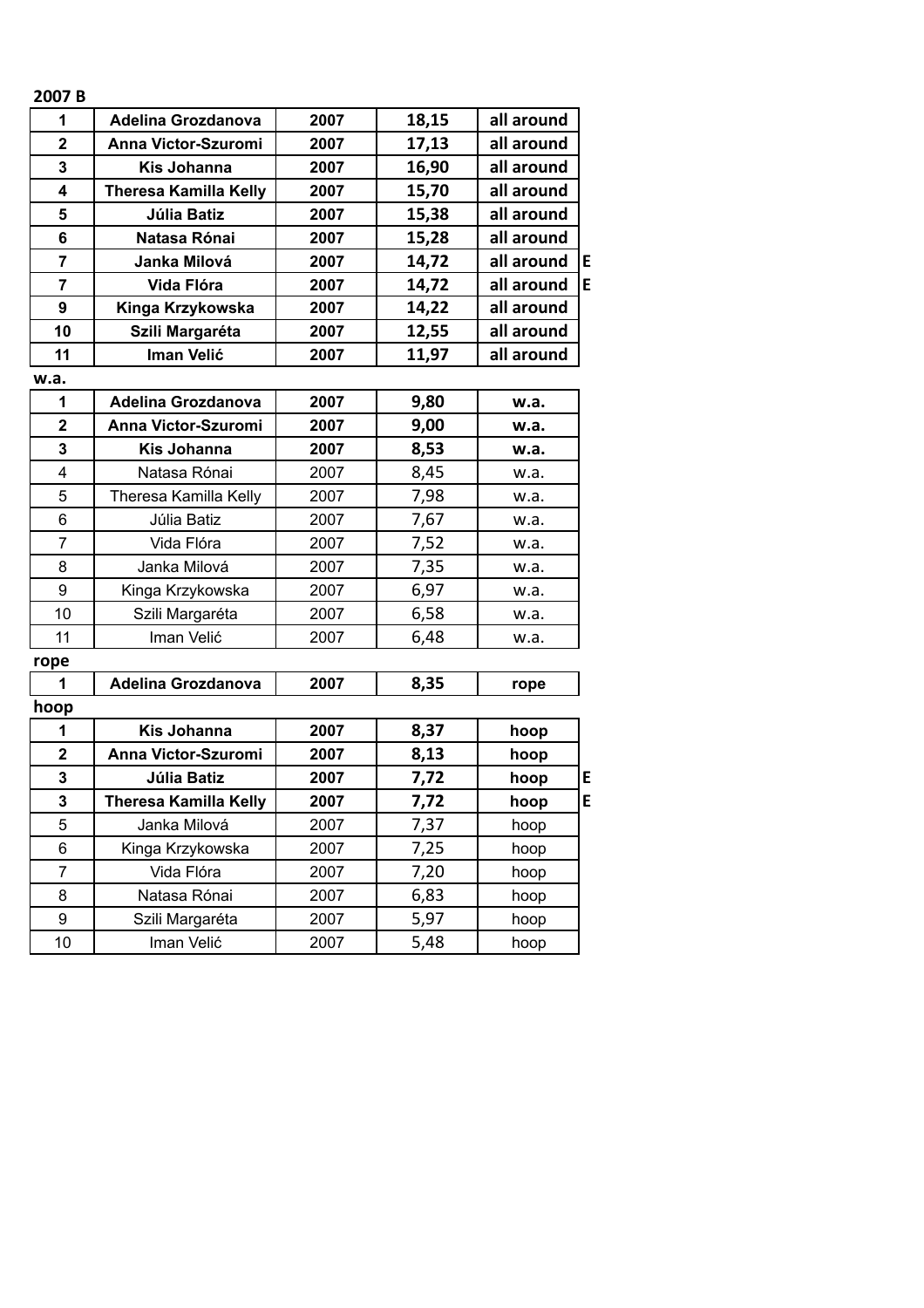| 2006 B       |                      |      |       |            |
|--------------|----------------------|------|-------|------------|
| 1            | Szonja Kapusi        | 2006 | 16,57 | all around |
| $\mathbf{2}$ | <b>Szofi Marsall</b> | 2006 | 15,35 | all around |
| 3            | Szabó Fanni          | 2006 | 15,02 | all around |
| 4            | Hirdi Boglárka       | 2006 | 13,88 | all around |
| w.a.         |                      |      |       |            |
| 1            | Szonja Kapusi        | 2006 | 8,50  | w.a.       |
| $\mathbf{2}$ | <b>Szofi Marsall</b> | 2006 | 8,15  | w.a.       |
| 3            | Szabó Fanni          | 2006 | 7,73  | w.a.       |
| 4            | Hirdi Boglárka       | 2006 | 7,37  | w.a.       |
| hoop         |                      |      |       |            |
| 1            | Szonja Kapusi        | 2006 | 8,07  | hoop       |
| $\mathbf{2}$ | Szabó Fanni          | 2006 | 7,28  | hoop       |
| ball         |                      |      |       |            |
| 1            | Szofi Marsall        | 2006 | 7,20  | ball       |
| $\mathbf{2}$ | Hirdi Boglárka       | 2006 | 6,52  | ball       |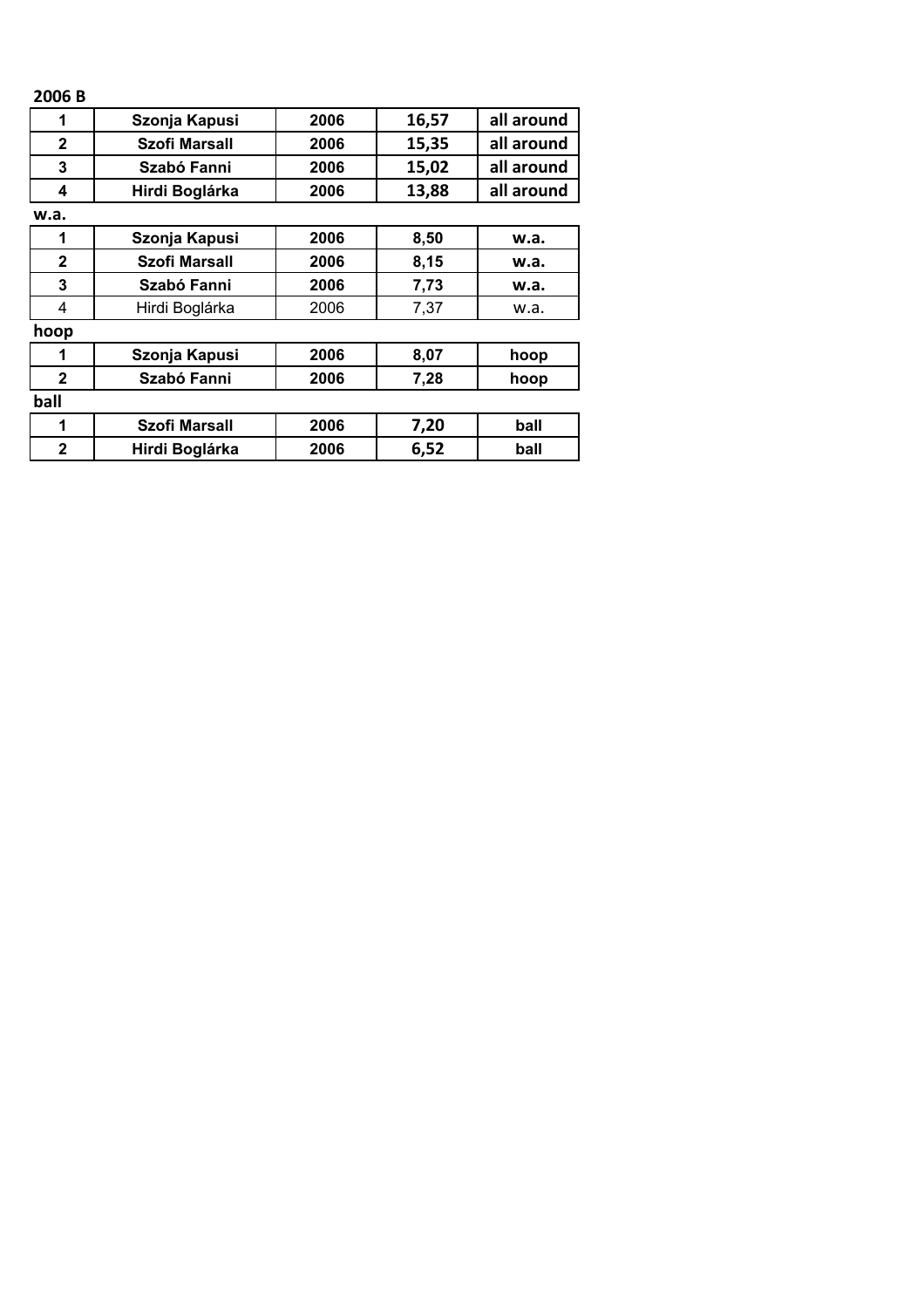| 2005B                   |                        |      |       |            |   |
|-------------------------|------------------------|------|-------|------------|---|
| 1                       | Kiara Horváth          | 2005 | 19,85 | all around |   |
| $\mathbf 2$             | Anna Lili Rónai        | 2005 | 18,02 | all around |   |
| 3                       | <b>Nadine Fodor</b>    | 2005 | 17,48 | all around |   |
| 4                       | <b>Anita Fekete</b>    | 2005 | 17,33 | all around |   |
| 5                       | <b>Vad Orsolya</b>     | 2005 | 17,28 | all around |   |
| 6                       | <b>Barbara Salamon</b> | 2005 | 16,30 | all around |   |
| 7                       | Léna Susán             | 2005 | 15,30 | all around |   |
| 8                       | Lamija Imamagić        | 2005 | 12,12 | all around |   |
| w.a.                    |                        |      |       |            |   |
| 1                       | Kiara Horváth          | 2005 | 9,28  | w.a.       |   |
| $\overline{\mathbf{2}}$ | Anna Lili Rónai        | 2005 | 9,12  | w.a.       |   |
| 3                       | <b>Nadine Fodor</b>    | 2005 | 8,48  | w.a.       |   |
| 4                       | Anita Fekete           | 2005 | 8,38  | w.a.       | E |
| 4                       | Vad Orsolya            | 2005 | 8,38  | w.a.       | E |
| 6                       | Barbara Salamon        | 2005 | 8,27  | w.a.       |   |
| $\overline{7}$          | Léna Susán             | 2005 | 7,67  | w.a.       |   |
| 8                       | Lamija Imamagić        | 2005 | 6,67  | w.a.       |   |
| rope                    |                        |      |       |            |   |
| 1                       | <b>Ipek Gűrses</b>     | 2005 | 8,37  | rope       |   |
| hoop                    |                        |      |       |            |   |
| 1                       | Kiara Horváth          | 2005 | 10,57 | hoop       |   |
| $\mathbf 2$             | Zeynep Őykű Yalpi      | 2005 | 7,70  | hoop       |   |
| 3                       | Lamija Imamagić        | 2005 | 5,45  | hoop       |   |
| ball                    |                        |      |       |            |   |
| 1                       | Zeynep Őykű Yalpi      | 2005 | 10,27 | ball       |   |
| $\overline{\mathbf{2}}$ | <b>Nadine Fodor</b>    | 2005 | 9,00  | ball       |   |
| 3                       | <b>Anita Fekete</b>    | 2005 | 8,95  | ball       |   |
| 4                       | Vad Orsolya            | 2005 | 8,90  | ball       | E |
| 4                       | Anna Lili Rónai        | 2005 | 8,90  | ball       | E |
| 6                       | Ipek Gűrses            | 2005 | 8,25  | ball       |   |
| 7                       | Barbara Salamon        | 2005 | 8,03  | ball       |   |
| 8                       | Léna Susán             | 2005 | 7,63  | ball       |   |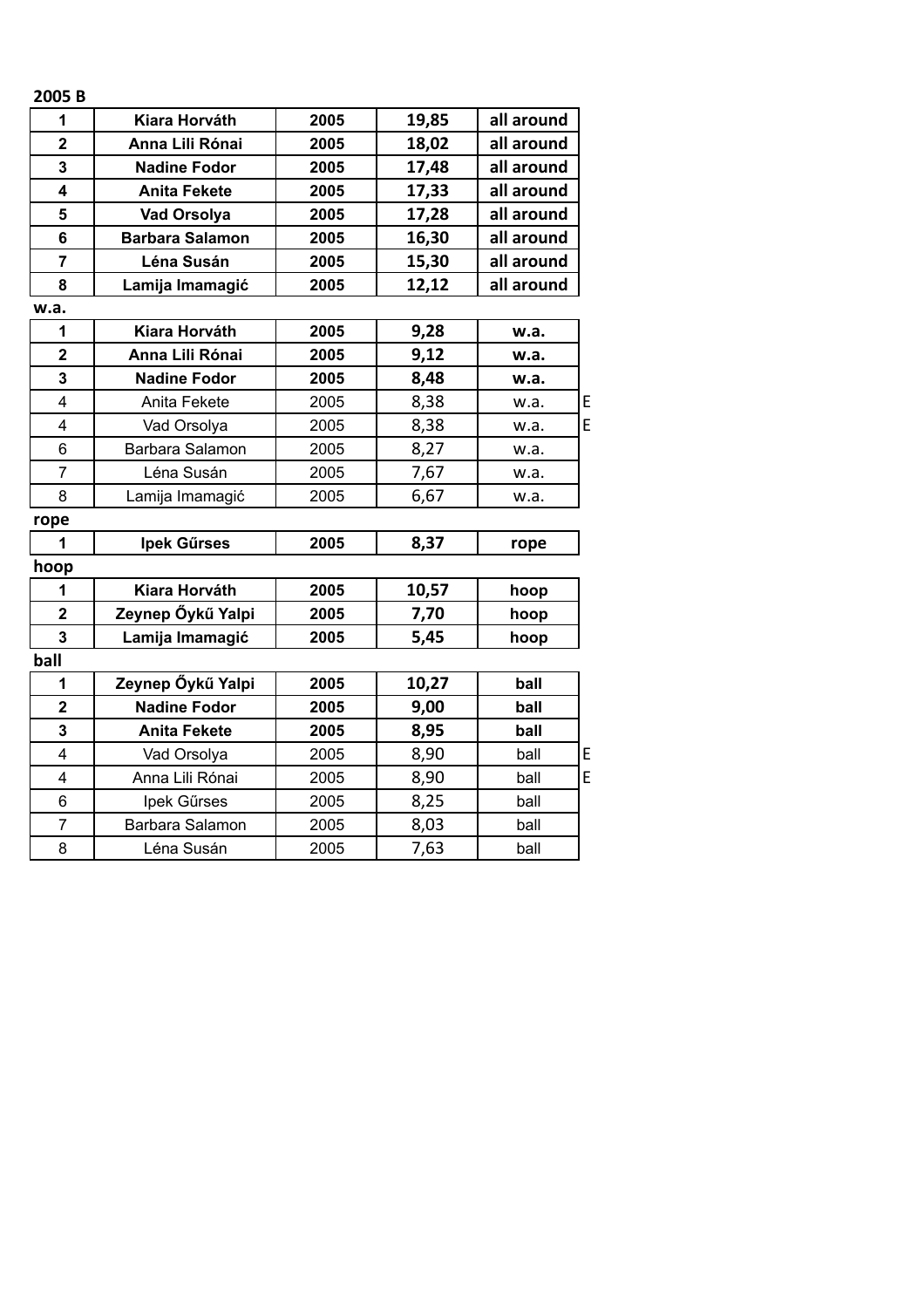### **JUNIOR 2 B**

| $\mathbf{1}$            | Zlatica Zsebiová        | <b>JUNIOR 2</b> | 20,10 | all around |
|-------------------------|-------------------------|-----------------|-------|------------|
| $\mathbf 2$             | <b>Andrea Dimitrova</b> | <b>JUNIOR 2</b> | 19,53 | all around |
| 3                       | Hanga Bölcsvölgyi       | <b>JUNIOR 2</b> | 18,90 | all around |
| 4                       | <b>Eszter Hidasi</b>    | <b>JUNIOR 2</b> | 17,80 | all around |
| 5                       | Lutz Viktória           | <b>JUNIOR 2</b> | 16,83 | all around |
| 6                       | Szili Dorottya          | <b>JUNIOR 2</b> | 16,82 | all around |
| $\overline{7}$          | Lopusny Boglárka        | <b>JUNIOR 2</b> | 16,07 | all around |
| 8                       | <b>Ujhelyi Adrienn</b>  | <b>JUNIOR 2</b> | 15,17 | all around |
| hoop                    |                         |                 |       |            |
| 1                       | Zlatica Zsebiová        | <b>JUNIOR 2</b> | 10,43 | hoop       |
| $\overline{2}$          | <b>Azra Akinci</b>      | <b>JUNIOR 2</b> | 10,17 | hoop       |
| 3                       | <b>Andrea Dimitrova</b> | <b>JUNIOR 2</b> | 9,50  | hoop       |
| $\overline{4}$          | <b>Eszter Hidasi</b>    | <b>JUNIOR 2</b> | 9,10  | hoop       |
| 5                       | Hanga Bölcsvölgyi       | <b>JUNIOR 2</b> | 8,88  | hoop       |
| 6                       | Lutz Viktória           | <b>JUNIOR 2</b> | 8,52  | hoop       |
| 7                       | Szili Dorottya          | <b>JUNIOR 2</b> | 8,25  | hoop       |
| 8                       | Lopusny Boglárka        | <b>JUNIOR 2</b> | 8,12  | hoop       |
| 9                       | Esma Hasanspahić        | <b>JUNIOR 2</b> | 5,53  | hoop       |
| ball                    |                         |                 |       |            |
| 1                       | <b>Andrea Dimitrova</b> | <b>JUNIOR 2</b> | 10,03 | ball       |
| $\overline{2}$          | Hanga Bölcsvölgyi       | <b>JUNIOR 2</b> | 10,02 | ball       |
| 3                       | Zlatica Zsebiová        | <b>JUNIOR 2</b> | 9,67  | ball       |
| $\overline{\mathbf{4}}$ | <b>Eszter Hidasi</b>    | <b>JUNIOR 2</b> | 8,70  | ball       |
| 5                       | Szili Dorottya          | <b>JUNIOR 2</b> | 8,57  | ball       |
| 6                       | Lutz Viktória           | <b>JUNIOR 2</b> | 8,32  | ball       |
| 7                       | Lopusny Boglárka        | <b>JUNIOR 2</b> | 7,95  | ball       |
| 8                       | Ujhelyi Adrienn         | <b>JUNIOR 2</b> | 7,60  | ball       |
| clubs                   |                         |                 |       |            |
| 1                       | <b>Ujhelyi Adrienn</b>  | <b>JUNIOR 2</b> | 7,57  | clubs      |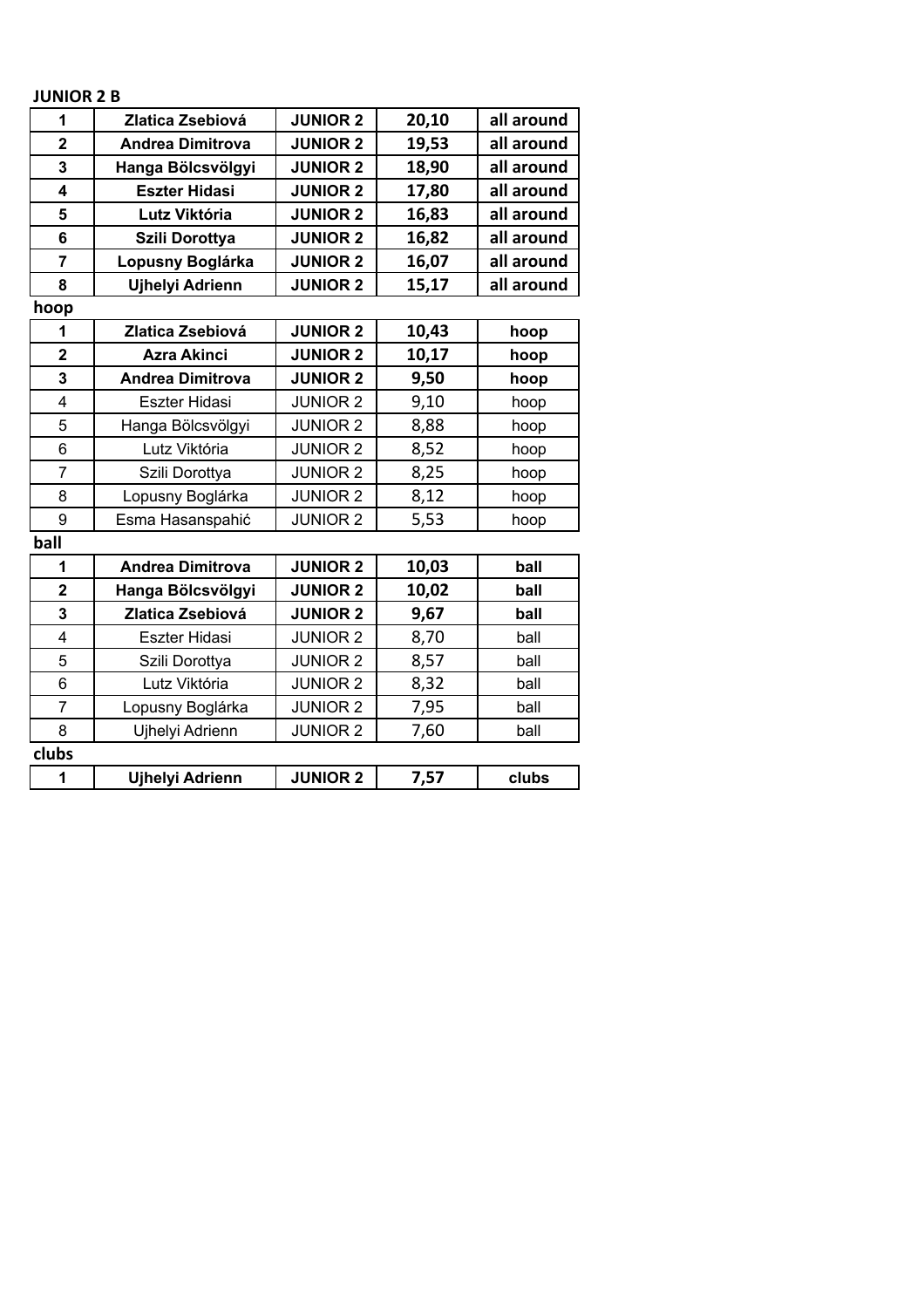## **JUNIOR 1 B**

| 1              | Barbora Ličková        | <b>JUNIOR 1</b> | 22,65 | all around |
|----------------|------------------------|-----------------|-------|------------|
| $\mathbf{2}$   | <b>Cansu Kaplan</b>    | <b>JUNIOR 1</b> | 21,20 | all around |
| 3              | <b>Marinka Berta</b>   | <b>JUNIOR 1</b> | 19,45 | all around |
| 4              | Pál Kata               | <b>JUNIOR 1</b> | 17,78 | all around |
| 5              | <b>Nagy Eszter</b>     | <b>JUNIOR 1</b> | 17,12 | all around |
| 6              | <b>Csernus Dorina</b>  | <b>JUNIOR 1</b> | 15,75 | all around |
| rope           |                        |                 |       |            |
| 1              | <b>Barbora Ličková</b> | <b>JUNIOR 1</b> | 11,17 | rope       |
| hoop           |                        |                 |       |            |
| 1              | Barbora Ličková        | <b>JUNIOR 1</b> | 11,48 | hoop       |
| $\mathbf{2}$   | <b>Marinka Berta</b>   | <b>JUNIOR 1</b> | 10,17 | hoop       |
| ball           |                        |                 |       |            |
| 1              | <b>Cansu Kaplan</b>    | <b>JUNIOR 1</b> | 9,95  | ball       |
| $\overline{2}$ | <b>Marinka Berta</b>   | <b>JUNIOR 1</b> | 9,28  | ball       |
| 3              | Pál Kata               | <b>JUNIOR 1</b> | 9,18  | ball       |
| 4              | Nagy Eszter            | <b>JUNIOR 1</b> | 8,90  | ball       |
| 5              | Csernus Dorina         | <b>JUNIOR 1</b> | 6,98  | ball       |
| clubs          |                        |                 |       |            |
| 1              | <b>Cansu Kaplan</b>    | <b>JUNIOR 1</b> | 11,25 | clubs      |
| $\mathbf{2}$   | <b>Csernus Dorina</b>  | <b>JUNIOR 1</b> | 8,77  | clubs      |
| 3              | Pál Kata               | <b>JUNIOR 1</b> | 8,60  | clubs      |
| 4              | Nagy Eszter            | <b>JUNIOR 1</b> | 8,22  | clubs      |
|                |                        |                 |       |            |

# **SENIOR B**

| all around<br>18.03<br><b>SENIOR</b><br>Rappai Rita |
|-----------------------------------------------------|
|-----------------------------------------------------|

#### **LEVEL C**

| <b>LEVEL C</b> |                  |               |      |
|----------------|------------------|---------------|------|
|                | Debreczeny Lilla | 2002          | 7,13 |
|                |                  |               |      |
|                | Varga Anita      | 2001          | 6,83 |
|                |                  |               |      |
|                | Varga Lea        | <b>SENIOR</b> | 6,88 |